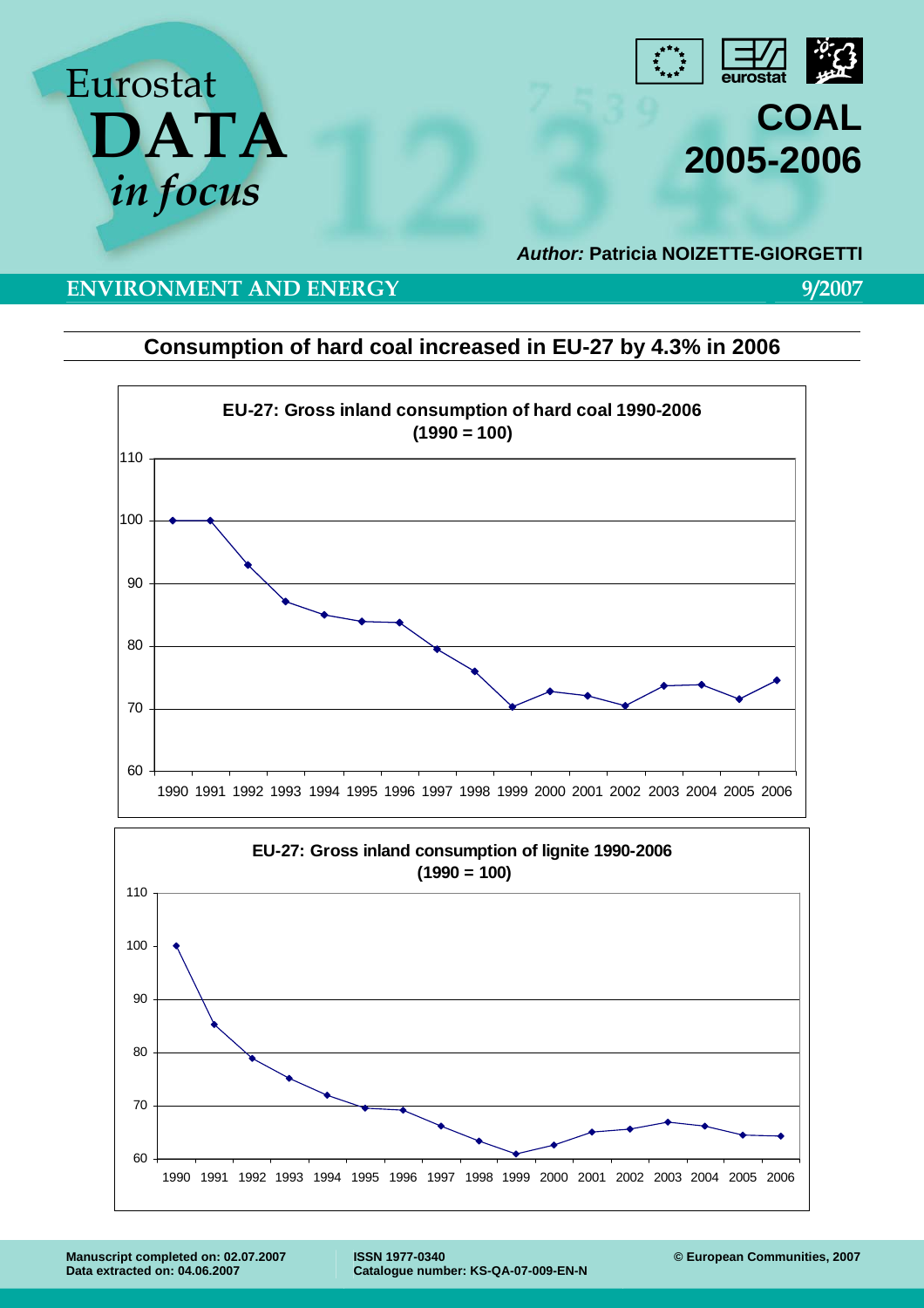| eurostat                    |        |         |         |             | <b>HARD COAL (1000 t)</b> |          |       |           |          |           |       |          |
|-----------------------------|--------|---------|---------|-------------|---------------------------|----------|-------|-----------|----------|-----------|-------|----------|
|                             |        | EU-27   |         | Eurozone 12 |                           |          |       | <b>BE</b> |          | BG        |       |          |
|                             | 2005   | 2006    | 06/05   | 2005        | 2006                      | 06/05    | 2005  | 2006      | 06/05    | 2005      | 2006  | 06/05    |
| 1. Primary production       | 169842 | 161228  | $-5.1%$ | 39473       | 35335                     | $-10.5%$ |       |           |          |           | 29    |          |
| 2. Gross inland consumption | 360542 | 376043p | 4.3%    | 183495      | 184955p                   | 0.8%     | 7000  | 6570p     | $-6.1%$  | 4412      | 4366  | $-1.0%$  |
| 3. Total imports            | 224629 | 239857p | 6.8%    | 151421      | 157030p                   | 3.7%     | 8360  | 7739p     | $-7.4%$  | 4142      | 4095  | $-1.1%$  |
| 5. Total exports            | 33328  | 35012p  | 5.1%    | 8806        | 11683p                    | 32.7%    | 1230  | 1067p     | $-13.3%$ |           |       |          |
|                             | CZ     |         |         | <b>DK</b>   |                           |          |       | DE        |          | EE        |       |          |
|                             | 2005   | 2006    | 06/05   | 2005        | 2006                      | 06/05    | 2005  | 2006      | 06/05    | 2005      | 2006  | 06/05    |
| 1. Primary production       | 13242  | 13384   | 1.1%    |             |                           |          | 28018 | 23763     | $-15.2%$ |           |       |          |
| 2. Gross inland consumption | 9308   | 8691    | $-6.6%$ | 6257        | 9164                      | 46.5%    | 64160 | 65532     | 2.1%     | 53        | 95    | 79.2%    |
| 3. Total imports            | 1322   | 1916    | 44.9%   | 6027        | 8651                      | 43.5%    | 36334 | 41260     | 13.6%    | 53        | 95    | 79.2%    |
| 5. Total exports            | 5259   | 6609    | 25.7%   | 96          | 113                       | 17.7%    | 117   | 119       | 1.7%     |           |       |          |
|                             |        | IE      |         |             | <b>EL</b>                 |          |       | ES        |          | <b>FR</b> |       |          |
|                             | 2005   | 2006    | 06/05   | 2005        | 2006                      | 06/05    | 2005  | 2006      | 06/05    | 2005      | 2006  | 06/05    |
| 1. Primary production       |        |         |         |             |                           |          | 11455 | 11572     | 1.0%     |           |       |          |
| 2. Gross inland consumption | 2864   | 2990p   | 4.4%    | 633         | 792p                      | 25.1%    | 36607 | 37552     | 2.6%     | 20753     | 18086 | $-12.9%$ |
| 3. Total imports            | 2946   | 3002pl  | 1.9%    | 646         | 816p                      | 26.3%    | 24699 | 23702     | $-4.0%$  | 19502     | 19408 | $-0.5%$  |
| 5. Total exports            | 12     | 12p     | 0.0%    | 13          | 24 <sub>p</sub>           | 84.6%    |       |           |          | 51        | 140   |          |

| HARD COAL (1000 t)<br>eurostat |       |                        |         |       |       |          |      |      |       |                |        |          |  |
|--------------------------------|-------|------------------------|---------|-------|-------|----------|------|------|-------|----------------|--------|----------|--|
|                                |       | $\mathsf{I}\mathsf{T}$ |         | CY    |       |          |      | LV   |       | LT             |        |          |  |
|                                | 2005  | 2006                   | 06/05   | 2005  | 2006  | 06/05    | 2005 | 2006 | 06/05 | 2005           | 2006   | 06/05    |  |
| 1. Primary production          |       |                        |         |       |       |          |      |      |       |                |        |          |  |
| 2. Gross inland consumption    | 24145 | 24547                  | 1.7%    | 62    | 63    | 1.6%     | 116  | 160  | 37.9% | 294            | 390    | 32.7%    |  |
| 3. Total imports               | 24145 | 24635                  | 2.0%    | 62    | 63    | 1.6%     | 116  | 160  | 37.9% | 294            | 390    | 32.7%    |  |
| 5. Total exports               |       |                        |         |       |       |          |      |      |       |                |        |          |  |
|                                |       | LU                     |         | HU    |       |          |      | MT   |       | <b>NL</b>      |        |          |  |
|                                | 2005  | 2006                   | 06/05   | 2005  | 2006  | 06/05    | 2005 | 2006 | 06/05 | 2005           | 2006   | 06/05    |  |
| 1. Primary production          |       |                        |         |       |       |          |      |      |       |                |        |          |  |
| 2. Gross inland consumption    | 111   | 152                    | 36.9%   | 1316  | 1793  | 36.2%    |      |      |       | 13162          | 11705p | $-11.1%$ |  |
| 3. Total imports               | 111   | 152                    | 36.9%   | 1404  | 1759  | 25.3%    |      |      |       | 20458          | 19987p | $-2.3%$  |  |
| 5. Total exports               |       |                        |         |       |       |          |      |      |       | 7383           | 10321p |          |  |
|                                |       | AT                     |         | PL    |       |          |      | PT   |       | R <sub>O</sub> |        |          |  |
|                                | 2005  | 2006                   | 06/05   | 2005  | 2006  | 06/05    | 2005 | 2006 | 06/05 | 2005           | 2006   | 06/05    |  |
| 1. Primary production          |       |                        |         | 97111 | 94406 | $-2.8%$  |      |      |       |                |        |          |  |
| 2. Gross inland consumption    | 3924  | 4389                   | 11.9%   | 80992 | 86433 | 6.7%     | 5473 | 5473 | 0.0%  | 3392           | 3558   | 4.9%     |  |
| 3. Total imports               | 4223  | 3960                   | $-6.2%$ | 3345  | 4683  | 40.0%    | 5272 | 5784 | 9.7%  | 3638           | 3409   | $-6.3%$  |  |
| 5. Total exports               |       |                        |         | 18620 | 16171 | $-13.2%$ |      |      |       |                |        |          |  |

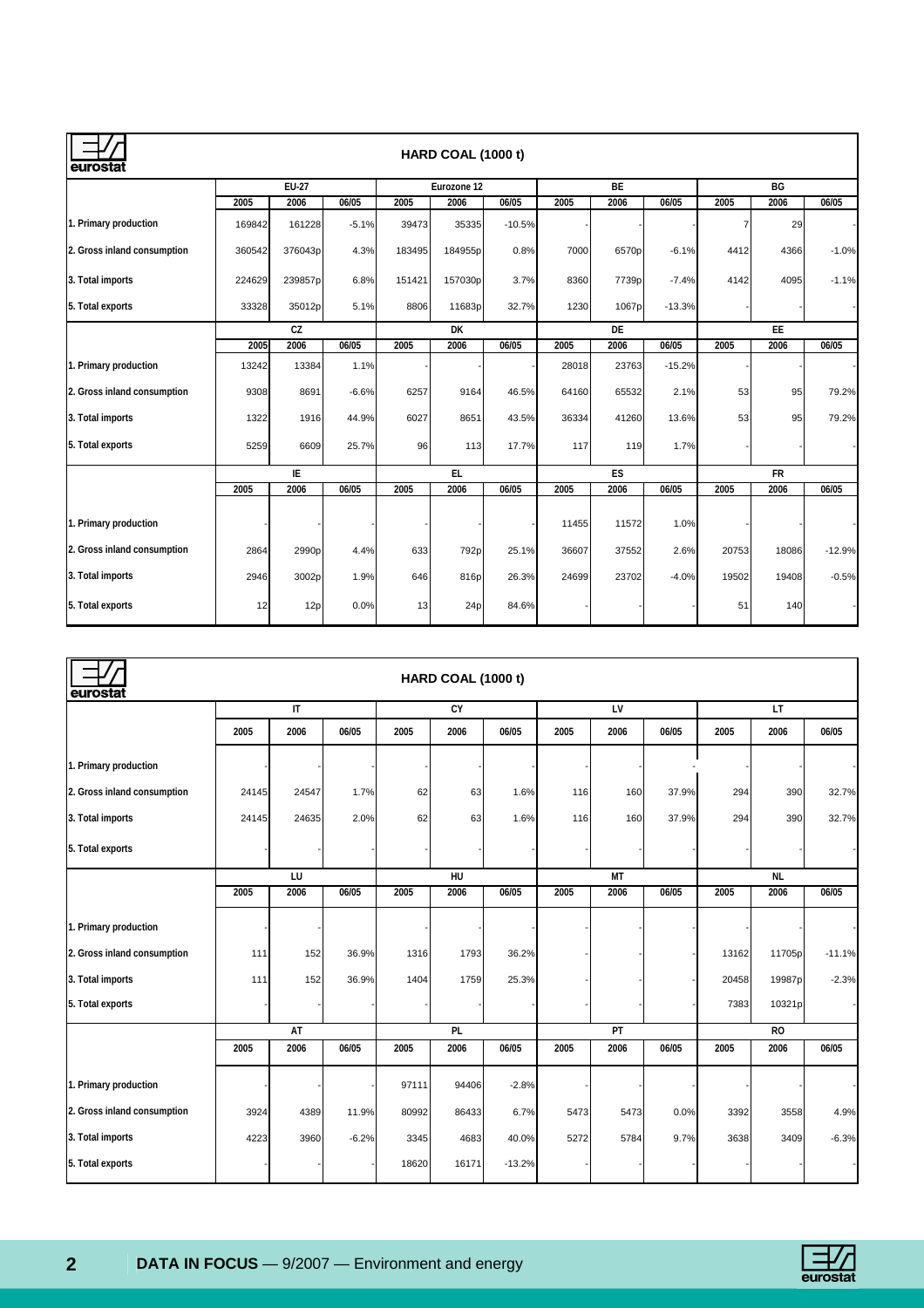| HARD COAL (1000 t)<br>eurostat |       |       |          |           |           |          |      |           |       |      |      |         |  |
|--------------------------------|-------|-------|----------|-----------|-----------|----------|------|-----------|-------|------|------|---------|--|
|                                | SI    |       |          | <b>SK</b> |           |          | FI.  |           |       | SE   |      |         |  |
|                                | 2005  | 2006  | 06/05    | 2005      | 2006      | 06/05    | 2005 | 2006      | 06/05 | 2005 | 2006 | 06/05   |  |
| 1. Primary production          |       |       |          |           |           |          |      |           |       |      |      |         |  |
| 2. Gross inland consumption    |       |       |          | 5327      | 5129      | $-3.7%$  | 4663 | 7167      | 53.7% | 3131 | 3640 | 16.3%   |  |
| 3. Total imports               |       |       |          | 5653      | 4865      | $-13.9%$ | 4725 | 6585      | 39.4% | 3187 | 3015 | $-5.4%$ |  |
| 5. Total exports               |       |       |          |           |           |          |      |           |       |      |      |         |  |
|                                |       | UK    |          |           | <b>NO</b> |          |      | <b>HR</b> |       |      |      |         |  |
|                                | 2005  | 2006  | 06/05    | 2005      | 2006      | 06/05    | 2005 | 2006      | 06/05 |      |      |         |  |
| 1. Primary production          | 20009 | 18074 | $-9.7%$  | 1470      | 2349      | 59.8%    |      |           |       |      |      |         |  |
| 2. Gross inland consumption    | 62387 | 67606 | 8.4%     | 471       | 614       | 30.4%    | 975  | 1081      | 10.9% |      |      |         |  |
| 3. Total imports               | 43965 | 49726 | 13.1%    | 667       | 531       | $-20.4%$ | 975  | 1081      | 10.9% |      |      |         |  |
| 5. Total exports               | 547   | 436   | $-20.3%$ | 1666      | 2266      | 36.0%    |      |           |       |      |      |         |  |



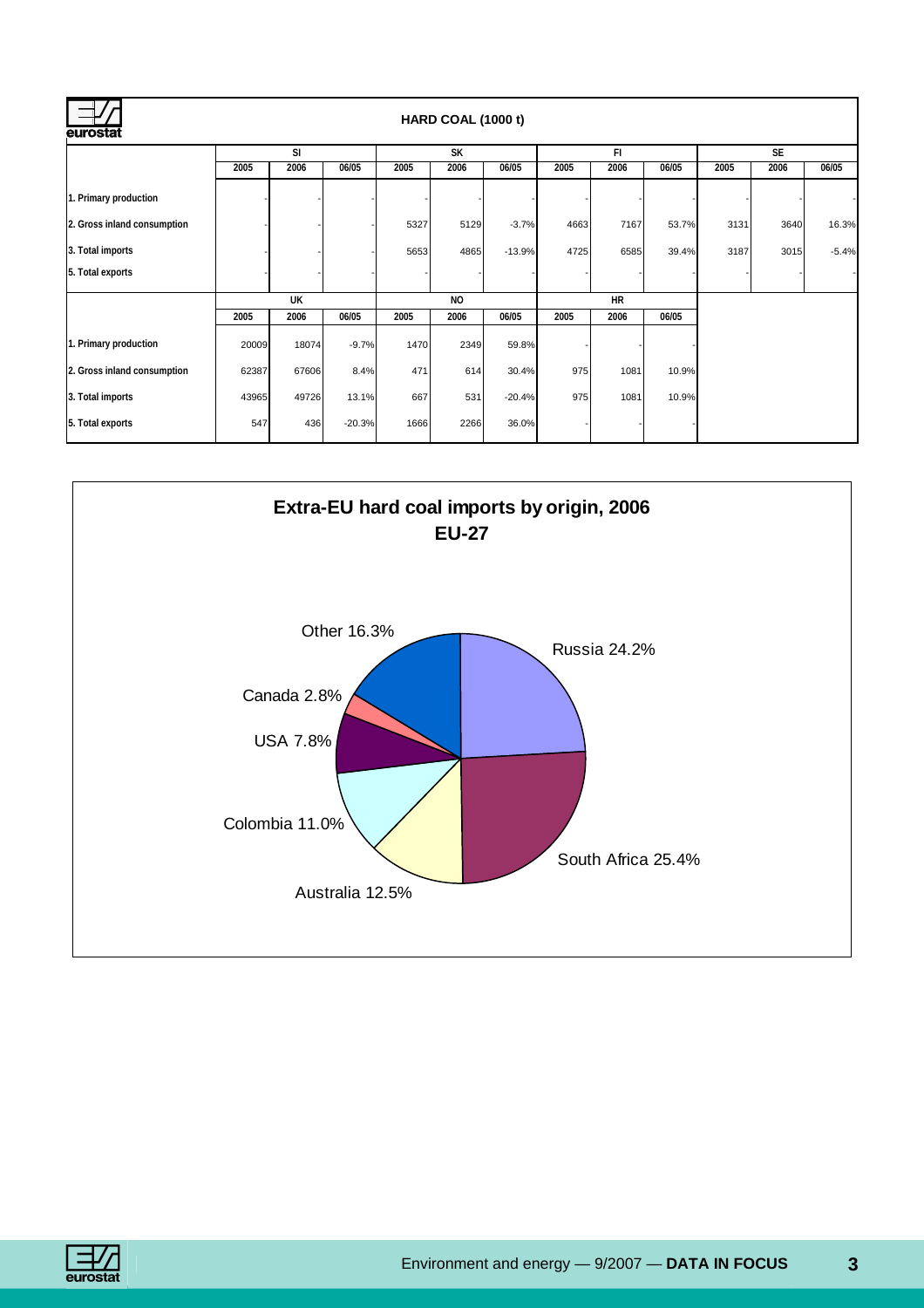| eurostat                                    |       |              |          |           |             | <b>COKE OVEN-COKE (1000 t)</b> |             |             |               |              |              |               |
|---------------------------------------------|-------|--------------|----------|-----------|-------------|--------------------------------|-------------|-------------|---------------|--------------|--------------|---------------|
|                                             |       | <b>EU-27</b> |          |           | Eurozone 12 |                                |             | BE          |               | BG           |              |               |
|                                             | 2005  | 2006         | 06/05    | 2005      | 2006        | 06/05                          | 2005        | 2006        | 06/05         | 2005         | 2006         | 06/05         |
| 1. Coke-oven production                     | 43374 | 45516p       | 4.9%     | 21067     | 21460p      | 1.9%                           | 2855        | 2895p       | 1.4%          | 749          | 668          | $-10.8%$      |
| 2. Total imports                            | 10846 | 11371p       | 4.8%     | 7418      | 7895p       | 6.4%                           | 158         | 77p         | $-51.3%$      | 73           | 161          |               |
| 3. Total exports                            | 7635  | 10071p       | 31.9%    | 1812      | 2554p       | 40.9%                          | 19          |             |               |              |              |               |
|                                             | CZ    |              |          | <b>DK</b> |             |                                |             | DE          |               |              | EE           |               |
|                                             | 2005  | 2006         | 06/05    | 2005      | 2006        | 06/05                          | 2005        | 2006        | 06/05         | 2005         | 2006         | 06/05         |
| 1. Coke-oven production                     | 3405  | 3437         | 0.9%     |           |             |                                | 2046        | 2047        | 0.0%          |              |              |               |
| 2. Total imports                            | 505   | 772          | 52.9%    | 48        | 36          | $-25.0%$                       | 2820        | 3604        | 27.8%         |              |              |               |
| 3. Total exports                            | 1198  | 983          | $-17.9%$ |           |             |                                |             |             |               |              |              |               |
|                                             |       | ΙE           |          |           | EL          |                                |             | ES          |               | <b>FR</b>    |              |               |
|                                             | 2005  | 2006         | 06/05    | 2005      | 2006        | 06/05                          | 2005        | 2006        | 06/05         | 2005         | 2006         | 06/05         |
| 1. Coke-oven production<br>2. Total imports |       |              |          |           |             |                                | 2598<br>133 | 2775<br>154 | 6.8%<br>15.8% | 4445<br>1524 | 4689<br>1770 | 5.5%<br>16.1% |
| 3. Total exports                            |       |              |          |           |             |                                | 606         | 1047        | 72.8%         | 646          | 701          | 8.5%          |

| eurostat                |      |              |          |           |      | <b>COKE-OVEN COKE (1000 t)</b> |      |      |          |           |           |          |  |
|-------------------------|------|--------------|----------|-----------|------|--------------------------------|------|------|----------|-----------|-----------|----------|--|
|                         |      | $\mathsf{I}$ |          | CY        |      |                                |      | LV   |          | LT        |           |          |  |
|                         | 2005 | 2006         | 06/05    | 2005      | 2006 | 06/05                          | 2005 | 2006 | 06/05    | 2005      | 2006      | 06/05    |  |
| 1. Coke-oven production | 4575 | 4689         | 2.5%     |           |      |                                |      |      |          |           |           |          |  |
| 2. Total imports        | 848  | 380          | $-55.2%$ |           |      |                                | 8    | 6    | $-25.0%$ | 14        | 26        | 85.7%    |  |
| 3. Total exports        | 230  | 219          | $-4.8%$  |           |      |                                |      |      |          |           |           |          |  |
|                         | LU   |              |          | <b>HU</b> |      |                                | MT   |      |          | <b>NL</b> |           |          |  |
|                         | 2005 | 2006         | 06/05    | 2005      | 2006 | 06/05                          | 2005 | 2006 | 06/05    | 2005      | 2006      | 06/05    |  |
| 1. Coke-oven production |      |              |          | 614       | 921  | 50.0%                          |      |      |          | 2239      | 2211p     | $-1.3%$  |  |
| 2. Total imports        |      |              |          | 205       | 48   | $-76.6%$                       |      |      |          | 341       | 151p      | $-55.7%$ |  |
| 3. Total exports        |      |              |          | 60        | 211  |                                |      |      |          | 311       | 410p      | 31.8%    |  |
|                         |      | AT           |          |           | PL   |                                |      | PT   |          |           | <b>RO</b> |          |  |
|                         | 2005 | 2006         | 06/05    | 2005      | 2006 | 06/05                          | 2005 | 2006 | 06/05    | 2005      | 2006      | 06/05    |  |
| 1. Coke-oven production | 1414 | 1283         | $-9.3%$  | 8404      | 9616 | 14.4%                          |      |      |          | 1777      | 1686      | $-5.1%$  |  |
| 2. Total imports        | 1139 | 1261         | 10.7%    | 94        | 108  | 14.9%                          |      |      |          | 619       | 543       | $-12.3%$ |  |
| 3. Total exports        |      |              |          | 4235      | 6061 | 43.1%                          |      |      |          |           |           |          |  |